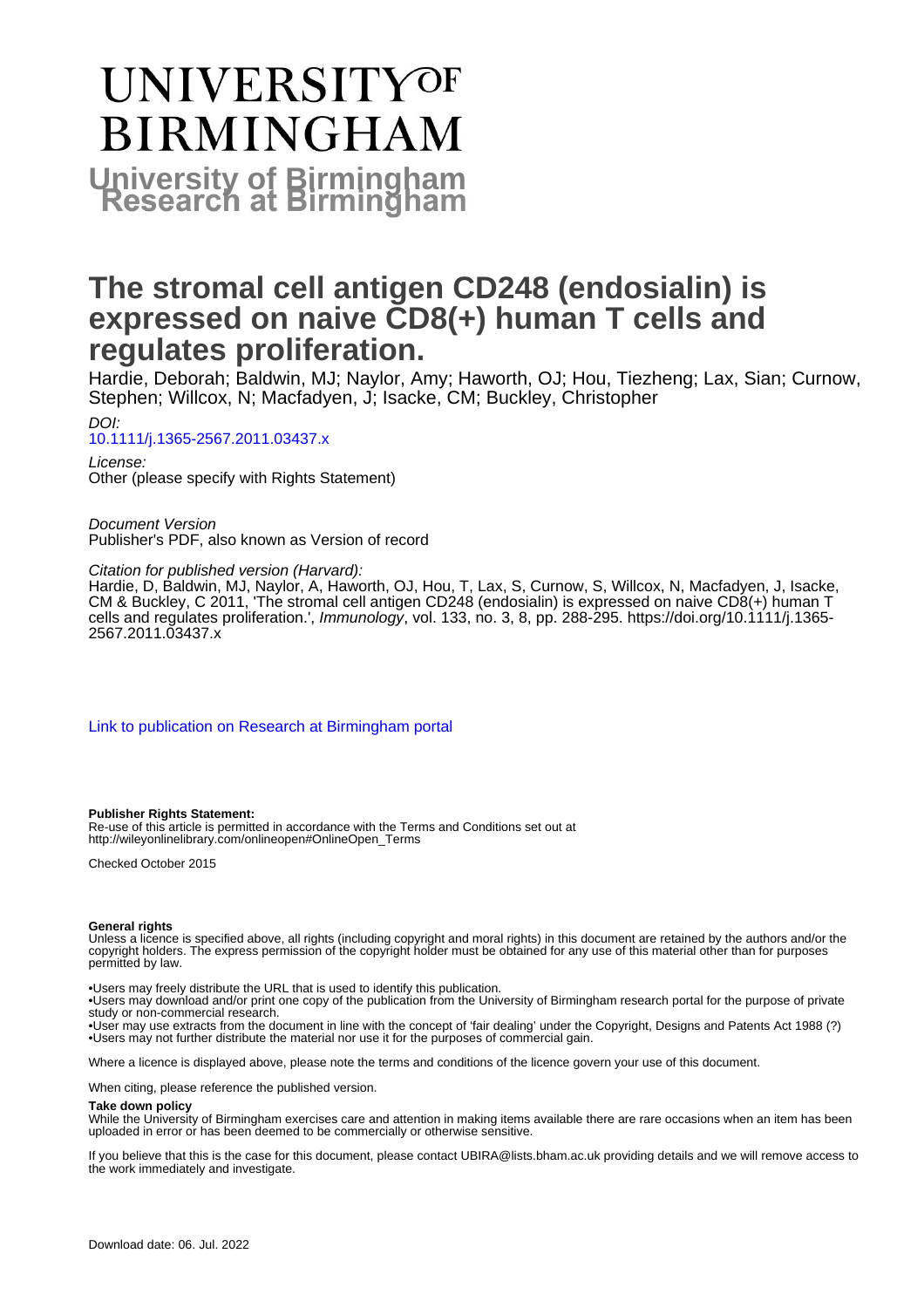IMMUNOLOGY ORIGINAL ARTICLE

# The stromal cell antigen CD248 (endosialin) is expressed on naive CD8<sup>+</sup> human T cells and regulates proliferation

Debbie L. Hardie,<sup>1</sup> Mathew J. Baldwin, $<sup>1</sup>$  Amy Naylor, $<sup>1</sup>$  Oliver J.</sup></sup>  $Haworth<sub>1</sub><sup>2</sup>$  Tie Zheng  $Hou<sub>1</sub><sup>1</sup>$ Sian Lax, $<sup>1</sup>$  S. John Curnow, $<sup>1</sup>$  Nick</sup></sup> Willcox,<sup>3</sup> John MacFadyen,<sup>4</sup> Clare M. Isacke<sup>4</sup> and Christopher D. Buckley<sup>1</sup>

<sup>1</sup>Rheumatology Research Group, MRC Centre for Immune Regulation, Institute for Biomedical Research, University of Birmingham, Edgbaston, Birmingham, UK, <sup>2</sup>Pulmonary and Critical Care Medicine, Brigham and Women's Hospital and Harvard Medical School, Boston, MA, USA, <sup>3</sup>Weatherall Institute for Molecular Medicine, University of Oxford, John Radcliffe Hospital, Oxford, and <sup>4</sup>Breakthrough Breast Cancer Research Centre, Institute of Cancer Research, London, UK

doi:10.1111/j.1365-2567.2011.03437.x Received 8 October 2010; revised 10 February 2011; accepted 1 March 2011. Correspondence: Dr C. D. Buckley, IBR, School of Immunity, Infection and Inflammation, College of Medical and Dental Sciences, University of Birmingham, Edgbaston, Birmingham B15 2TT, UK. Email: c.d.buckley@bham.ac.uk Senior author: Christopher D. Buckley

Re-use of this article is permitted in accordance with the Terms and Conditions set out at http://wileyonlinelibrary.com/ onlineopen#OnlineOpen\_Terms

# Introduction

CD248 is a 175 000 molecular weight type I transmembrane glycoprotein encoded on human chromosome  $11q13<sup>1</sup>$  It is a member of a family of proteins that includes CD93 and CD141 (thrombomodulin). $2,3$  CD248 was first characterized as a novel marker expressed on tumour, but not normal, vascular endothelial cells.<sup>1</sup> Also known as 'Tumour Endothelium Marker-1', $4-6$  CD248 is expressed on stromal cells in samples of breast carci-

# **Summary**

CD248 (endosialin) is a transmembrane glycoprotein that is dynamically expressed on pericytes and fibroblasts during tissue development, tumour neovascularization and inflammation. Its role in tissue remodelling is associated with increased stromal cell proliferation and migration. We show that CD248 is also uniquely expressed by human, but not mouse (C57BL/6),  $CD8^+$  naive T cells. CD248 is found only on  $CD8^+$  CCR7<sup>+</sup>  $CD11a<sup>low</sup>$  naive T cells and on CD8 single-positive T cells in the thymus. Transfection of the CD248 negative T-cell line MOLT-4 with CD248 cDNA surprisingly reduced cell proliferation. Knock-down of CD248 on naive CD8 T cells increased cell proliferation. These data demonstrate opposing functions for CD248 on haematopoietic (CD8<sup>+</sup>) versus stromal cells and suggests that CD248 helps to maintain naive  $CD8<sup>+</sup>$  human T cells in a quiescent state.

Keywords: angiogenesis; CD248/endosialin; CD8; naive T cells; tumour therapy

> noma, $\frac{7}{7}$  colon cancer, $\frac{8}{7}$  glioblastoma multiforme<sup>9</sup> and xenografts of colon carcinoma.<sup>5</sup>

> More recently, CD248 has been shown to be expressed on perivascular  $NG2^+$  cells in the tumour vasculature as well as on interstitial fibroblasts and mesenchymal stem cells rather than on endothelial cells per se.<sup>5,7,9-12</sup> Of note, CD248 expression on these stromal cells is developmentally regulated, being high in embryonic and fetal tissue $5,10,1\overline{1},13-15$  but lost or substantially reduced in the adult, with the exception of uterine tissue.<sup>15</sup>

Abbreviations: Cy, cyanine; mAb, monoclonal antibody; PE, phycoerythrin.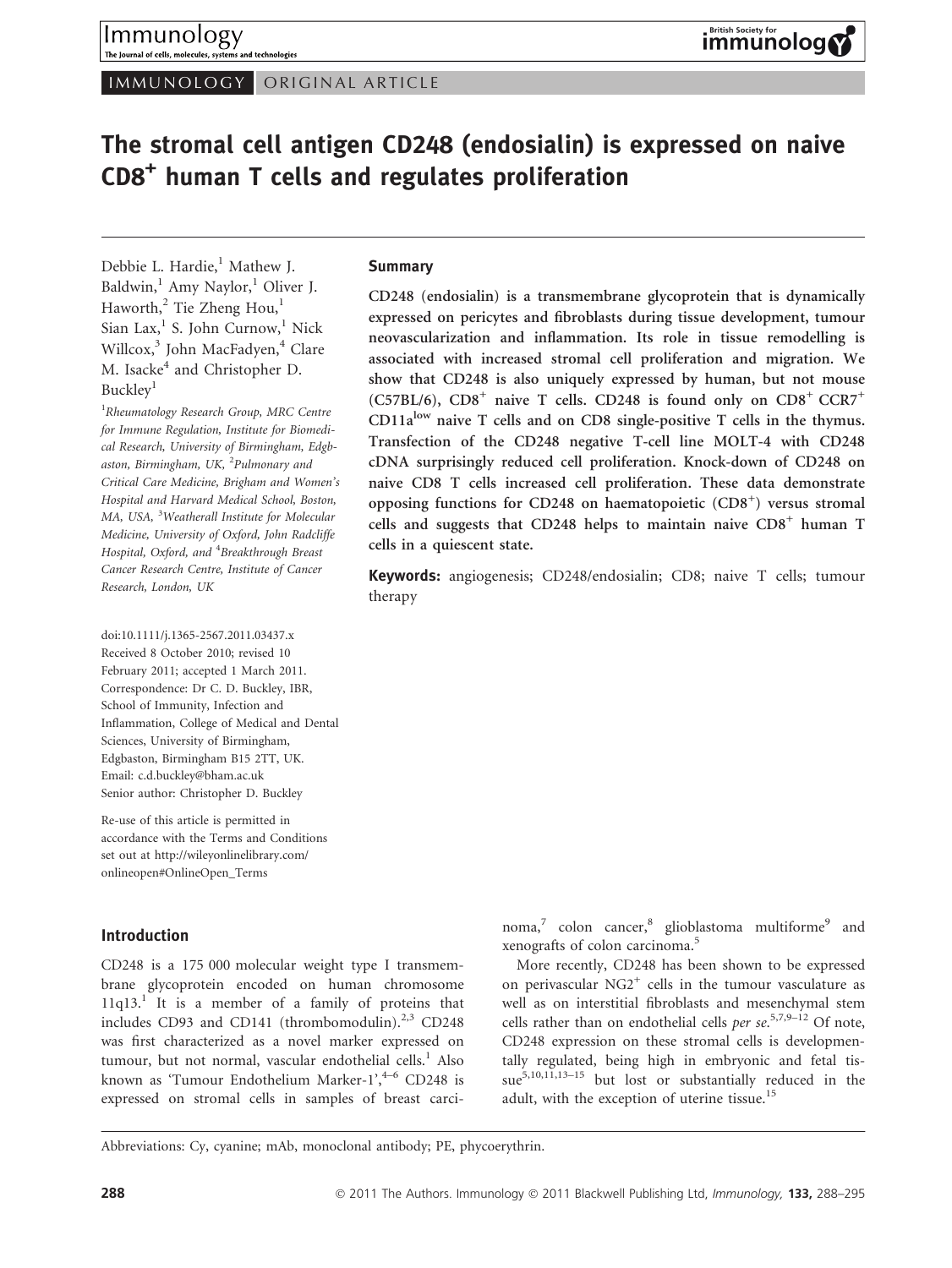Lack of CD248 expression correlates with a site-specific reduction in the aggressiveness of xenograft tumours; a finding that appears to be related to defects in the size of tumour-associated neo-vessels.<sup>16</sup> Given these findings and the lack of any reported haematopoietic defects in the CD248 knockout mouse,<sup>16</sup> CD248 has been accepted as a stromal-cell-specific marker.<sup>12</sup> However, during an unbiased screening for genes uniquely expressed in different human blood cell subsets we discovered that CD248 was one of only five specific transcripts that distinguished CD8 T cells from other differentiated blood cells.<sup>17</sup> Here we characterize CD248 expression on human and mouse haematopoietic cells. We show that CD248 expression on leucocytes is confined to naive human, but not mouse,  $CD8<sup>+</sup>$  thymocytes and peripheral T cells. We have found that CD248 unexpectedly inhibits T-cell proliferation, suggesting that CD248 has opposing roles on  $CD8<sup>+</sup>$  T cells compared with stromal cells.

# Materials and methods

### Patient samples

Samples were taken with informed consent and local research ethics committee approval (Birmingham: REC 2002/088, LREC 5735, 06/Q2706/66; Oxford: C01.097). Tissue samples were collected immediately after surgical removal and 5-um acetone-fixed cryosections were used for immunofluorescence. Suspensions of tonsil cells were prepared by mechanical dispersion. Tonsil and blood leucocytes were prepared by centrifugation  $(300 g$  for 25 min at room temperature) on a Ficoll–Paque Plus (GE Healthcare, Little Chalfont, UK 17-1440-03). Neutrophils were isolated from blood: after sedimentation for 35 min with Dextran (Dextran to blood ratio of 1 : 7), they were layered onto a 56%/80% Percoll (Sigma, Poole, UK P4937) gradient, centrifuged at 200  $g$  for 20 min and neutrophils were harvested from the interface. Thymocytes were prepared as described previously $18$  from children undergoing heart surgery.

#### Immunofluorescence microscopy

Human tonsil, spleen and thymus tissues were labelled with CD248 monoclonal antibodies (mAb) B1/35.1 (IgG1 supernatant<sup>7</sup>) in combination with: UCHT1 (IgG2b 17 lg/ml gift from Professor Peter Beverley, University of Oxford, UK); OKT8 (IgG2a) and OKT4 (IgG2b; American Type Culture Collection, Manassas, VA) both 1 : 100 mouse ascitic fluid. Primary antibodies were detected with goat antibodies against mouse IgG1-FITC (1070-02, 20 μg/ml), IgG2a-tetramethyl-rhodamine (1080-03, 20 μg/ ml) and IgG2b-Cyanine (Cy<sup>TM</sup>) 5 (1090-15, 4  $\mu$ g/ml) (SouthernBiotech, Birmingham, AL) in combination with goat anti-FITC Alexa-488 (Invitrogen, Paisley, UK A-

11096, 10  $\mu$ g/ml). All experiments using murine tissue were performed in accordance with UK laws with approval of local ethics committees. C57BL/6 mouse spleen tissue was prepared as described previously<sup>13</sup> and stained with rabbit anti-CD248 P13<sup>10</sup> (10  $\mu$ g/ml) followed by anti-rabbit Cy5 (Jackson ImmunoResearch, Newmarket, UK 711-176-152, 15  $\mu$ g/ml) and anti-CD3-FITC (eBiosciences, Hatfield, UK 11-0031 antibody 145-2C11, 5 lg/ml) followed by anti-Armenian hamster Cy2 (Jackson ImmunoResearch 127-225-160, 14 µg/ml). Sections were mounted in 2-4% 1,4-diazabicyclo[2,2,2]octane (Sigma) in glycerol (Fisons Scientific, Loughborough, UK) pH 8-6. With reference to controls, images were captured using a LSM 510 confocal microscope (Zeiss, Welwyn Garden City, UK). Cytospins of transfected MOLT-4 cells were stained for CD248 as described above; in addition, nuclei were stained with 20 µg/ml Hoechst 33258 (bis-benzimid H33258 Fluorochrom; Riedel De Haen AG, Buchs, Switzerland).

#### Flow cytometry and cell sorting

Primary and small interfering (si) RNA-treated cells were stained using purified CD248 mAb B1/35.1 conjugated to FITC (20  $\mu$ g/ml) alone or in combination with CD3allophycocyanin-H7 (641397) and/or CD19-peridinin chlorophyll protein (345790), CD56-phycoerythrin (PE) (345810), CD14-PE (345785), CD16-PE-Cy7 (335823), CD4-Pacific Blue (558116), CD45RA-PE (555489), CD11aallophycocyanin (559875), CCR7-PE-Cy7 (557648) (Becton Dickinson Biosciences, Oxford, UK), CD8-Pacific Orange (MHCD0830) (Invitrogen, Paisley, UK) and isotype controls. For validation of CD248 expression by in vitro models, transfectants were stained with unconjugated CD248 mAb B1/35.1 detected with goat anti-mouse IgG-FITC (SouthernBiotech 1010-02, 20 µg/ml). All samples were assessed on a Cyan ADP flow cytometer (Beckman Coulter, High Wycombe, UK) and data were analysed using FLOWJ<sup>O</sup> software v8.3 (Tree Star, Ashland, OR). To analyse protein expression by Western blotting CD3+ blood leucocytes were labelled and sorted for CD4 and CD45RA, CD4 and CD45RO, CD8 and CD45RO or CD8 and CD45RA populations. Populations were sorted to > 99% purity using a MoFlow™ cell sorter (Beckman Coulter).

#### Western blot

T-cell subsets isolated as described above, rheumatoid arthritis synovial fibroblasts and human umbilical vein endothelial cells isolated as previously described, $19$  were lysed in non-reducing buffer and run on a 10% polyacrylamide gel. Gel bands were transferred to a 0.45 µm PVDF membrane (Flowgen Limited, Nottingham, UK) and blocked with 5% non-fat dried milk in Tris-buffered saline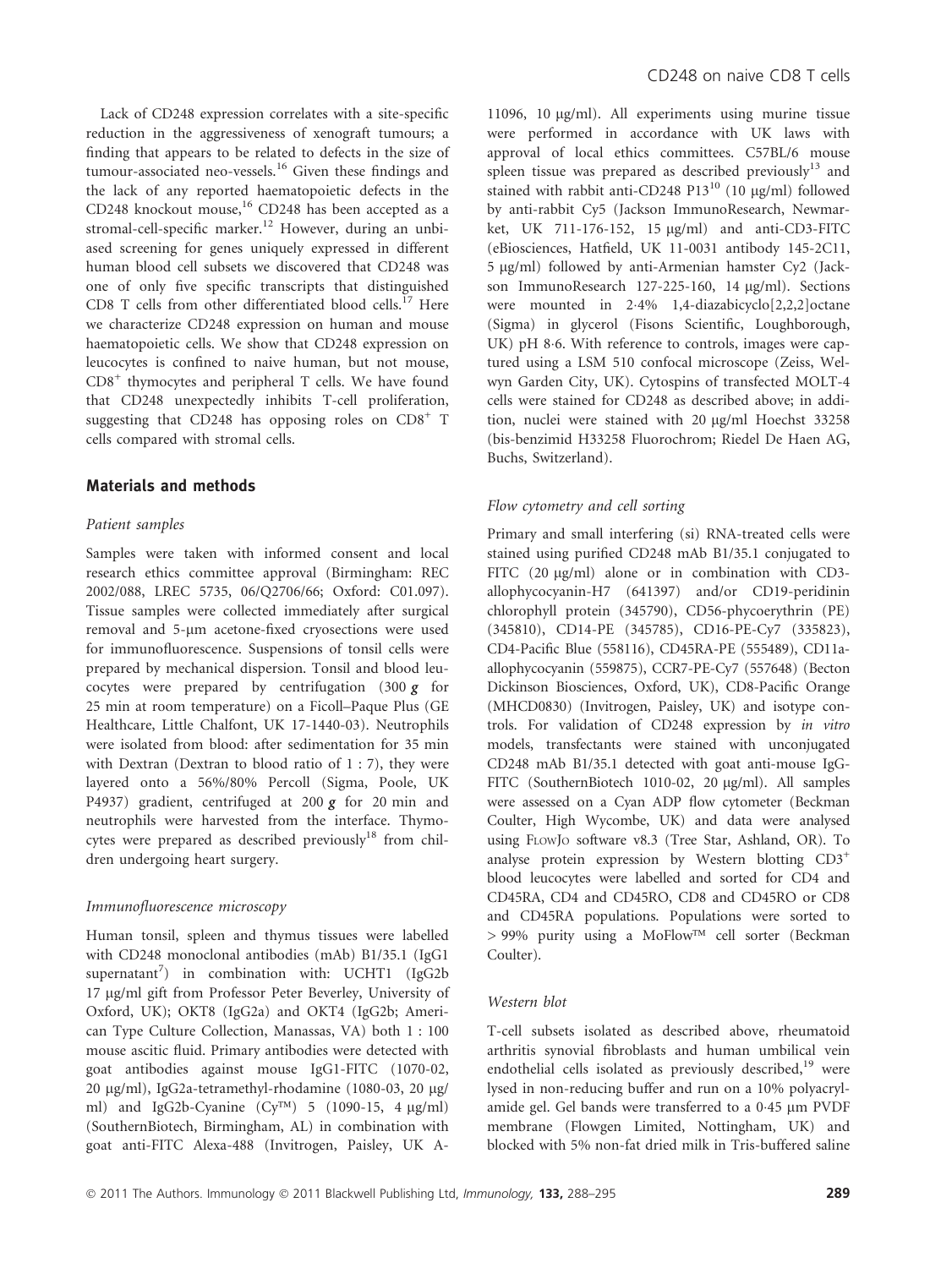and stained with CD248 mAb B1/35.1 supernatant (1 : 10) or  $\beta$ -actin (1/1000) and detected with human immunoglobulin-absorbed goat anti-mouse immunoglobulin conjugated to horseradish peroxidase (GE Healthcare). The blot was visualized by enhanced chemiluminescence (GE Healthcare) and autoradiography (Kodak X-OMAT, Watford, UK).

# Transfected T-cell lines

MOLT-4 T cells (American Type Culture Collection CRL-1582) were transfected with pcDNA3.1 or pcDNA3.1  $huCD248^7$  using electroporation (Lonza, Slough, UK L-VCA-1005). CD248<sup>+</sup> cells were selected by culture in 500 µg/ml Geneticin® (Invitrogen 10131019) and by positive selection using magnetic beads coated with anti-mouse IgG (DynaM-450 beads, Invitrogen 110.41) to detect cells labelled with B1/35.1.<sup>7</sup>

# Thymidine incorporation assay

Uptake of  $[^{3}H]$ thymidine was used as an indication of the relative spontaneous proliferative rates of pcDNA3.1 and pcDNA3.1-CD248-transfected MOLT-4 cells. Cultures of each transfectant were set up in triplicate in 96-well flat-bottomed plates using 100 µl of cells at  $0.025 \times 10^6$ ,  $0.05 \times 10^6$ ,  $0.1 \times 10^6$ ,  $0.2 \times 10^6$ ,  $0.3 \times 10^6$ ,  $0.4 \times 10^6$  and  $0.8 \times 10^6$  cells/ml. On day 1 cells were pulsed for 6 hr

with 50  $\mu$ l of 1  $\mu$ Ci/ml [<sup>3</sup>H]thymidine, harvested (Skatron, Tranby, Norway, 7022 cell harvester) onto filter mats (Perkin Elmer, Waltham, MA, GF-Filter 1205-401) and the radioactivity was measured in counts/min using a beta-counter (Perkin Elmer, Wallac 1205).

# Naive CD8 T cells and CD248 siRNA

Naive CD8 T cells were isolated to 86% purity using a CD8 T-cell isolation kit (Miltenyi Bergisch Gladbach, Germany 130-094-156) followed by depletion of CD45RO<sup>+</sup> cells (Miltenyi 130-046-001) according to the manufacturer's instructions. Up to  $10 \times 10^6$  cells were transfected with  $1 \mu l$  of  $100 \mu M$  CD248 siRNA (Thermo Scientific, Epsom, UK ON-TARGETplus SMARTpool L-010720-01-005) or 1  $\mu$ l of 1  $\mu$ g/ $\mu$ l scrambled siRNA (gift from Arthrogen, Amsterdam, The Netherlands) in the presence of 100  $\mu$ l human T-cell Nucleofector® solution (Lonza VPA-1002) using program U014 according to the manufacturer's instructions (Amaxa Biosystems). After 48 hr the relative level of CD248 was compared by flow cytometry as above and by quantitative PCR: CD248 and 18s expression was assayed using a 7500 Taqman instrument (Applied Biosystems, Paisley, UK, Taqman Gene Expression Assay Hs00535586\_s1 and 18s rRNA 4319413E). Cells treated with CD248siR-NA and scrambled siRNA were incubated for 24 hr at + 37° (in Dulbecco's Modified Eagle's Medium, Gibco,



Figure 1. CD248 is expressed on human stromal cells and cells with lymphoid morphology. Examples of CD248<sup>+</sup> lymphoid cells that reside in the extrafollicular area (EFA) but not the germinal centre (GC) are circled. These are  $CD3<sup>+</sup>$  cells (a) that are  $CD4<sup>-</sup>$  CD8<sup>+</sup> and were present in tonsil (b), spleen (c) and thymus (d). Boxes indicate areas shown at higher magnification on the right. Data are representative images from at least three different donors for tonsil and spleen and one for thymus. Scale bars represent 50 µm.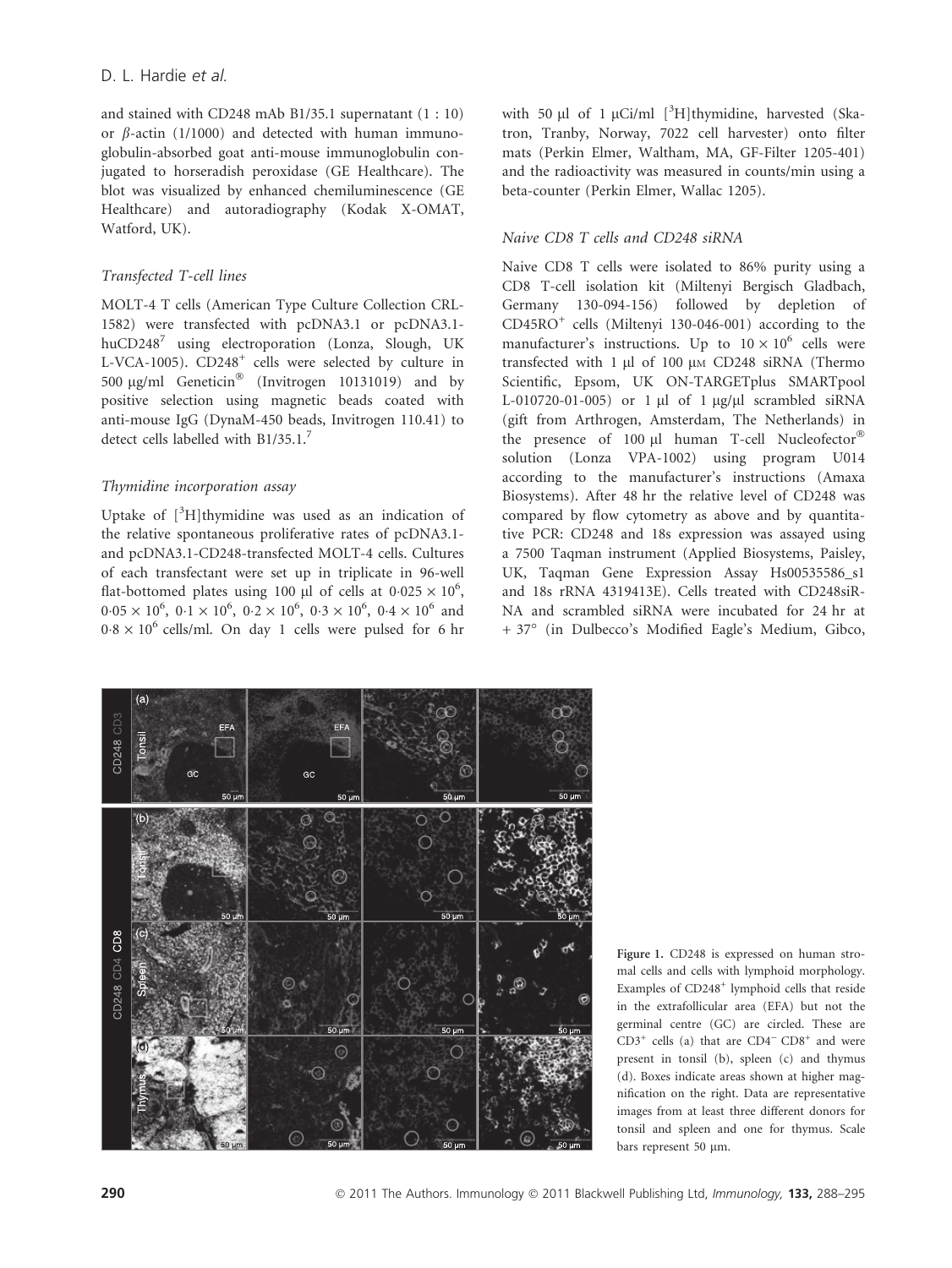Paisley, UK 41966; with 10% fetal calf serum, Biosera, Ringmer, UK 51810-500) and the relative level of proliferation was compared using 5-ethynyl-2'-deoxyuridine (EdU) incorporation.

#### EdU incorporation assay

Naive CD8 T cells were cultured for 3 days in Dulbecco's modified Eagle's medium with 10% fetal calf serum at  $0.5 \times 10^6$ /ml in 250-µl aliquots with 2 µm EdU and 0, 1.25, 2.5 or 5 µl of T-cell expander Dynabeads® (Invitrogen 111.31D). The level of EdU incorporation was measured using a Click-iT® EdU Pacific Blue<sup>™</sup> Flow Cytometry Assay kit (Invitrogen A10034) according to the manufacturer's instructions. Samples were processed for flow cytometry as previously stated.

# Results

# CD248 is expressed in human, but not murine, cells with lymphoid morphology

To explore the distribution of CD248 on T cells we initially examined expression in the extrafollicular T-cell area of human tonsils (Fig. 1a). CD248 co-localized with



 $CD3^+$  T cells (Fig. 1a) that were  $CD8^+$  but not  $CD4^+$ (Fig. 1b). Similar populations of cells were also found in human spleen and thymus (Fig. 1c,d). As CD248 is expressed on both human and mouse stromal cells, we next examined whether CD248 was expressed on T cells in murine lymphoid tissues. We were unable to identify any  $CD3^+$  cells expressing  $CD248$  in murine lymph node, spleen and thymus (Fig. 2a–c), which is consistent with previous reports that CD248 mRNA is absent from all haematopoietic cell lineages in mice.<sup>20</sup>

# CD248 expression on  $CD3<sup>+</sup>$  T cells is restricted to naive CD8<sup>+</sup> T cells

To further investigate the expression of CD248 on human blood leucocytes we screened a variety of leucocyte subsets using a panel of CD248 antibodies that have been characterized extensively.7,17 A distinct subset of CD3+ T cells expressed CD248 (Fig. 3). CD248 was not identified on any other leucocyte subsets including CD19<sup>+</sup> B cells,



Figure 2. CD248<sup>+</sup> T cells are not present in C57/BL6 mice. CD248<sup>+</sup> (green) T cells  $(CD3<sup>+</sup>$  red) were not present in lymph node (a), spleen (b) or thymus (c) of mice. RP, red pulp; WP, white pulp. Scale bars represent 50 µm. Boxes indicate areas shown at higher magnification on the right. Data are representative images from at least three different mice.

Figure 3. CD248 is expressed on a subset of CD3<sup>+</sup> T cells from human blood. Flow cytometry of CD248 antibody B1/35.1 in comparison with negative controls showing that CD248 is expressed on a subset (8.5%) of CD3<sup>+</sup> lymphocytes from blood. CD19<sup>+</sup>, CD56<sup>+</sup>, CD14<sup>+</sup> and CD16<sup>+</sup> cells are CD248<sup>-</sup>. B, T and natural killer cells are forward scatter/side scatter (FSC/SSC) gated for lymphocytes, CD14+ cells are FSC/SSC gated for monocytes and CD16+ cells are FSC/SSC gated for neutrophils. Data are representative plots from a minimum of three experiments from different donors.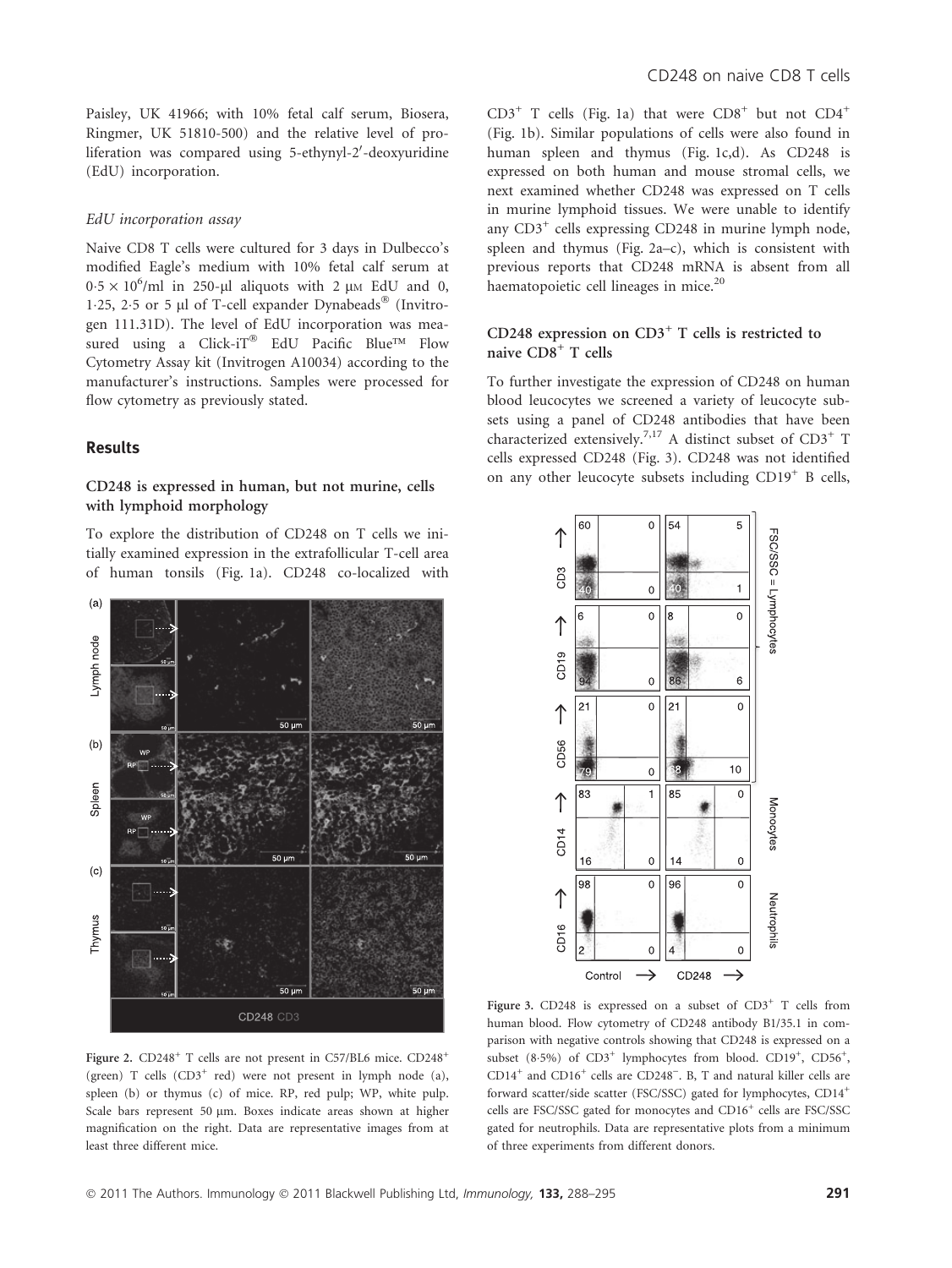

Figure 4. CD248 is expressed on naive  $CDS<sup>+</sup> T$  cells and mature human thymocytes. CD248 is expressed by a distinct subset of  $CD8<sup>+</sup> CD3<sup>+</sup> T$  cells that is  $CD45RA<sup>+</sup> CCR7<sup>+</sup> CD11a<sup>low</sup>$  and is present in blood and tonsil (a). Samples are gated in comparison with isotype controls. Data are representative plots from a minimum of five samples each. (b) Western blot  $(n = 1)$  showing CD248 protein expression only in rheumatoid arthritis synovial fibroblasts and CD8+ CD45RA+ T cells and not other T-cell subsets or HUVEC. (c) CD248<sup>+</sup> CD3<sup>+</sup> thymocytes  $(n = 1)$  are only found in the singlepositive  $CD4^ CD8^+$  population of T cells.

 $CD56<sup>+</sup>$  natural killer cells,  $CD14<sup>+</sup>$  monocytes or  $CD16<sup>+</sup>$ neutrophils (Fig. 3). CD248 expression on  $CD3^+$  T cells was confined to  $CDB<sup>+</sup>$  cells in both blood and tonsil (Fig. 4a), which was consistent with our findings by immunohistology (Fig. 1).

As human CD8 T cells can be divided into 'naive'  $(CD45RA^+)$  and 'primed'  $(CD45RO^+)$  subsets<sup>21</sup> we next

investigated whether CD248 expression was confined to one or other of these populations.  $CD248<sup>+</sup> CD8<sup>+</sup> T$  cells were found exclusively in the  $CD45RA<sup>+</sup>$  population in both human blood and tonsil (Fig. 4a). Moreover CD248 was expressed on  $CCR7$ <sup>+</sup> CD11a<sup>low</sup> cells, indicating that CD248 is confined to naive  $CD8<sup>+</sup>$  T cells (Fig. 4a) and



Figure 5. Human (hu) CD248 transfection of MOLT-4 T cells resulted in decreased proliferation. CD248 monoclonal antibody B1/ 35.1 staining of surface (a) and fixed (b) MOLT-4 T cells transfected with either huCD248-pcDNA3.1 or pcDNA3.1 vector alone show that only the CD248 transfected line has high expression of CD248. Insets in  $(b)$  are nuclear counterstains. Scale bars represent 10  $\mu$ m  $(n \ge 3)$ . Comparison of the [<sup>3</sup>H]thymidine uptake of MOLT-4 T cells transfected with CD248-pcDNA3.1 (•) or pcDNA3.1 vector alone  $\circ$  shows that CD248<sup>+</sup> cells have lower spontaneous proliferative capacity than their vector alone-transfected counterparts (c). This was demonstrated across a range of cell numbers and on day 1 of culture  $(n = 7)$ . \* $P < 0.05$ , \*\* $P < 0.01$ , \*\*\* $P < 0.001$ . The Student's paired t-test was applied to compare the statistical significance of linked data. Error bars represent SEM.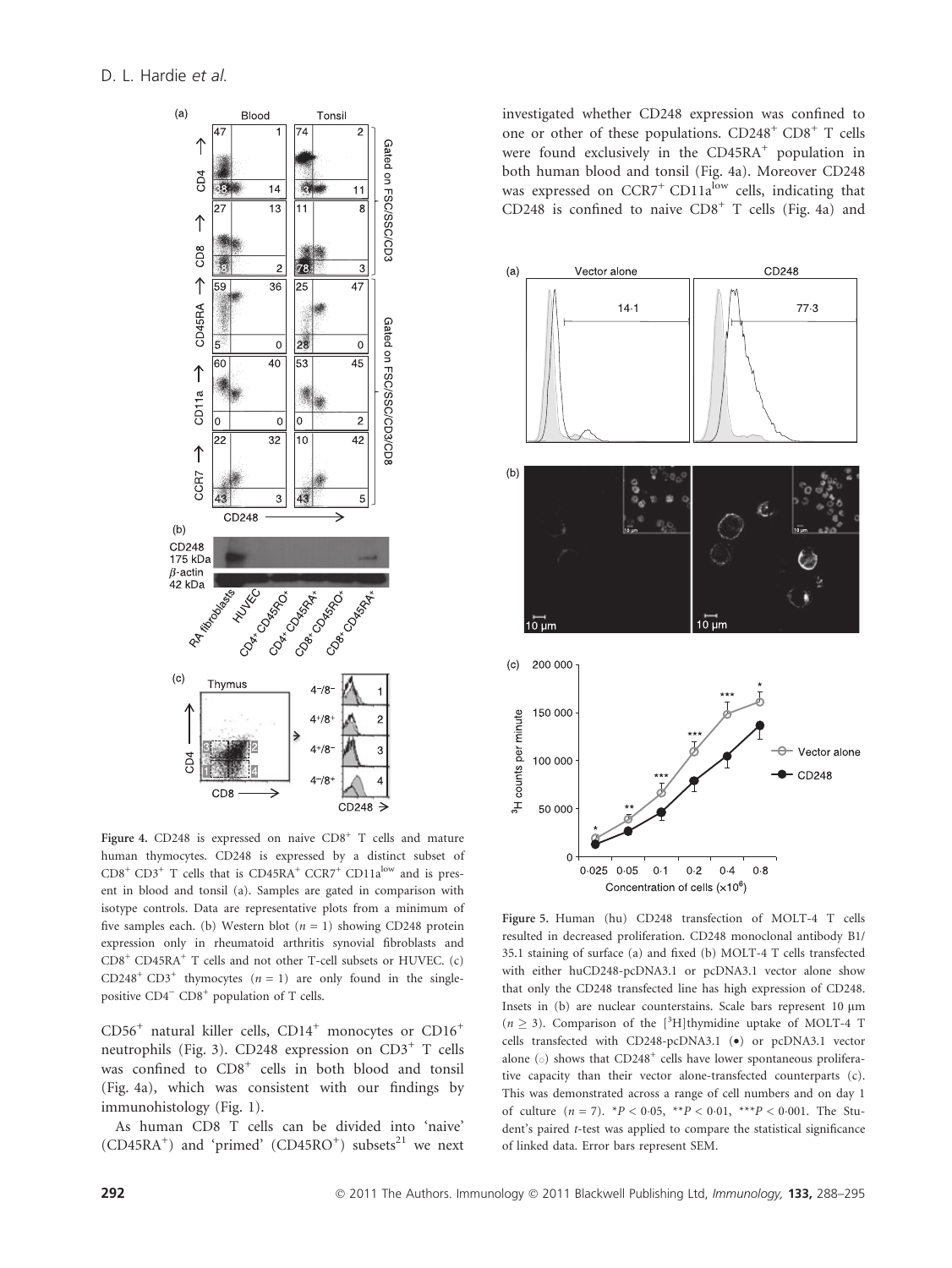not to CCR7<sup>low/-</sup> CD11a<sup>high</sup> CD45RA<sup>+</sup> effector ('revertant') memory cells.<sup>22</sup>

To confirm protein expression of CD248 on CD8<sup>+</sup>/  $CD45RA^{+}$  cells,  $CD4^{+}$  and  $CD8^{+}$   $CD45RA^{+}$  and  $CD45RO^{+}$ cells were isolated to  $> 99\%$  purity by FACS sorting, and CD248 expression was examined by Western blot. Rheumatoid arthritis synovial fibroblasts and human umbilical vein endothelial cells were used as positive and negative controls, respectively.<sup>7</sup> Only  $CDS^+$   $CD45RA^+$  cells and fibroblasts expressed CD248 (175 000 molecular weight) (Fig. 4b).

# CD248 is not expressed until the CD8 single-positive stage in T-cell develpoment in human thymus

We next explored at what stage during the development of CD8+ T cells CD248 was expressed by studying human thymocytes. At the earliest stage of development thymocytes are double negative for CD4 and CD8. Following re-arrangement of their T-cell receptor  $\alpha$  and  $\beta$  chains, they become double positive for CD4 and CD8, then before positive and negative selection they become single positive for CD4 or CD8.<sup>23</sup> We observed that CD248 expression was restricted to the  $CD8<sup>+</sup> CD4<sup>-</sup>$  population of thymocytes (Fig. 4c), suggesting that expression occurs during late thymocyte development when naive T cells begin to leave the thymus and migrate to secondary lymphoid tissues via the blood and lymphatics.

### CD248 inhibits T-cell proliferation

CD248 has been reported to induce cell proliferation on stromal cells such as primary human and mouse embryonic fibroblasts,8,24 human (hu) CD248 transfected Chinese hamster ovary cells<sup>25</sup> and MG63 human osteosarcoma cells.24 We therefore examined whether CD248 could regulate T-cell proliferation using a CD248-

Figure 6. CD248 expression is associated with decreased proliferation of naive CD8 T cells. Quantitative PCR was used to demonstrate significantly lower levels (\*\*P < 0-01) of CD248 RNA expression in CD248 small interfering (si) RNA-treated cells compared with controls ( $n = 3$ ) (a). Significantly reduced protein expression (\*P < 0-05) of CD248 in CD248 siRNA-treated cells compared with controls was also demonstrated ( $n = 3$ ) (b). Cells were cultured with 0, 1.25, 2.5 or 5 µl T-cell expander beads for 3 days then their proliferation was compared using an 5-ethynyl-2'-deoxyuridine (EdU) incorporation assay. CD248 siRNA-treated naive CD8 T cells ( ) exhibit higher EdU incorporation than scrambled siRNAtreated cells (-------). Data from three different donors are shown in (c) and the data are grouped in (d) showing CD248 siRNA treated naive CD8 T cells  $(-\circ-)$  exhibit significantly higher  $(*P < 0.05)$ EdU incorporation than scrambled siRNA-treated cells  $(--)$ . The Student's paired t-test was applied to compare the statistical significance of linked data. Error bars represent SEM.

negative acute T-cell leukaemia cell line (MOLT-4) transfected with  $huCD248-pcDNA3.1^{7}$  or  $pcDNA3.1$  vector alone. High and stable levels of CD248 expression were achieved by iterative rounds of selection (Fig. 5a,b). CD248-transfected T cells had a significantly lower (mean  $P < 0.005$ ) capacity for proliferation than their vector alone-transfected counterparts (Fig. 5c). Interestingly, the differences in proliferation between these two cell lines were most pronounced at higher cell densities.

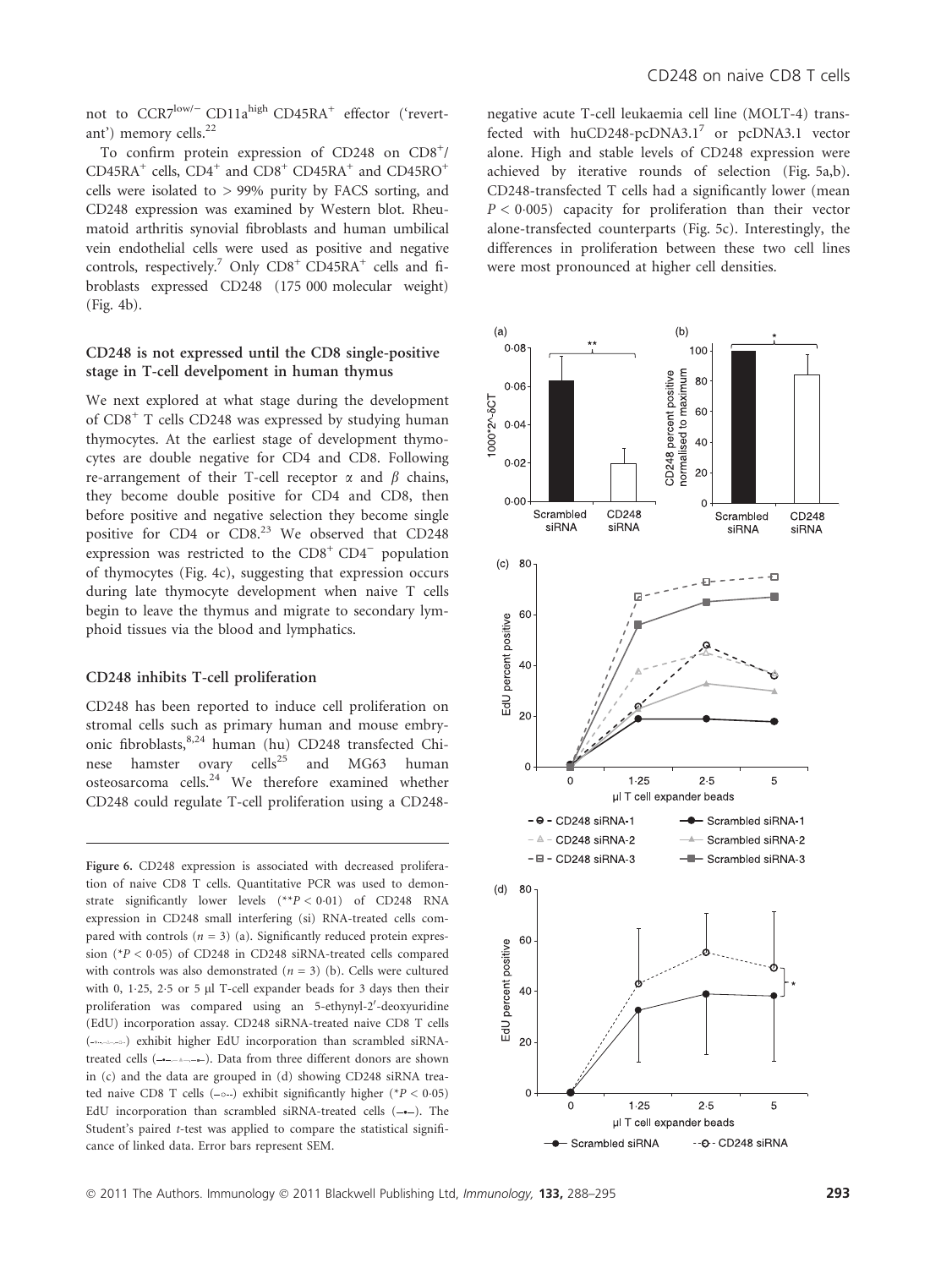To confirm and extend our findings we knocked down CD248 expression on freshly isolated human CD8 T cells (Fig. 6a,b). CD248 expression on haematopoietic cells was associated with reduced proliferation as CD248 siRNA treatment of naive CD8 T cells significantly increased  $(P < 0.05)$  their proliferative capacity (Fig. 6c,d).

# **Discussion**

In this report we confirm that CD248 is expressed by naive human CD8<sup>+</sup> T cells and paradoxically inhibits Tcell proliferation compared with stromal cells where it increases proliferation. Differences in T-cell proliferation were more pronounced at higher cell densities and may reflect higher  $CD248$  expression at these densities.<sup>14</sup> CD248 is not expressed on lymphoid cells in adult mouse spleen, thymus or lymph node, which is consistent with a lack of mRNA expression in murine haematopoietic  $cells<sup>20</sup>$  as well as the lack of any T-cell phenotype in CD248 knockout mice.<sup>16</sup> The reason for this difference between haematopoietic expression in human and mouse lymphocytes warrants further exploration.

We found unexpected functional effects of CD248 on human T cells that contrast strikingly with those reported for stromal cells.<sup>8,24,25</sup> Whereas CD248 enhances stromal cell proliferation,  $8,24,25$  we were surprised to find that CD248 expression in human T cells inhibited proliferation. Contrasting effects of the same molecule expressed on stromal versus haematopoietic cells have been reported previously<sup>26,27</sup> and serve to underline that there must be differential 'gearing' of the signalling pathways for CD248 in these two cell types. A role for intracellular signalling via the cytoplasmic domain of CD248 has been shown using a stromal cell mouse model where absence of the cytoplasmic domain resulted in reduced inflammation, measured in part by decreased leucocyte adhesion to stromal cells.<sup>28</sup> Investigation of the function of intracellular signalling domains in CD248 will contribute to an understanding of the differential effects of stromal and T-cell CD248.

We found CD248 expression on naive  $CD8<sup>+</sup>$  T cells in the circulation and in the extrafollicular areas of secondary lymphoid tissue (Fig. 1). The extrafollicular zone is an important site of antigen presentation to naive T cells, typically followed by rapid division and effector/memory Tcell generation.<sup>29</sup> As this occurs concomitantly with declining expression of CD248 it is tempting to speculate that CD248 might play a role in retaining naive T cells at sites where they can encounter antigen. The loss of CD248 expression after exposure to antigen is associated with the ability to divide rapidly and migrate to follicular sites. In antigenic responses and in comparison to their memory counterparts, naive CD8 T cells exhibit lower intrinsic proliferative capacity.<sup>22</sup> Our data indicate that CD248 might play a role in these processes in CD8 T cells. Why CD248 is expressed only on  $CD8^+$  and not  $CD4^+$  naive T cells is not clear but needs further investigation.

Reports on CD248 have, up to now, suggested that its expression is restricted to stromal and mesenchymal cells.12,30,31 Much interest has centred on its role(s) in the angiogenic processes that occur during tumour progression and in tissue remodelling following inflammatory stimuli. The data presented here point to unexpected expression and opposing functional effects of CD248 on naive human CD8<sup>+</sup> T cells compared with stromal cells. Our findings suggest that a careful analysis of the role of CD248 on naive CD8 T cells in vivo is needed particularly with regard to the use of anti-CD248 reagents in the advocated and current treatment of solid tumours.<sup>9,32,33</sup>

#### Acknowledgements

The authors would like to acknowledge support from ARC-UK, MRC and Breakthrough Breast Cancer. We thank Ewan Ross, Dagmar Scheel-Toellner, Roger Bird and Steve Kissane for advice and technical assistance.

## **Disclosures**

The authors declare that there are no conflicts of interest.

# References

- 1 Rettig WJ, Garin-Chesa P, Healey JH, Su SL, Jaffe EA, Old LJ. Identification of endosialin, a cell surface glycoprotein of vascular endothelial cells in human cancer. Proc Natl Acad Sci USA 1992; 89:10832–6.
- 2 Christian S, Ahorn H, Koehler A et al. Molecular cloning and characterization of endosialin, a C-type lectin-like cell surface receptor of tumor endothelium. J Biol Chem 2001; 276:7408–14.
- 3 Greenlee MC, Sullivan SA, Bohlson SS. CD93 and related family members: their role in innate immunity. Curr Drug Targets 2008; 9:130–8.
- 4 St Croix B, Rago C, Velculescu V et al. Genes expressed in human tumor endothelium Science 2000; 289:1197–202.
- 5 Bagley RG, Honma N, Weber W et al. Endosialin/TEM 1/CD248 is a pericyte marker of embryonic and tumor neovascularization. Microvasc Res 2008; 76:180–8.
- 6 Brady J, Neal J, Sadakar N, Gasque P. Human endosialin (tumor endothelial marker 1) is abundantly expressed in highly malignant and invasive brain tumors. *I Neuropathol* Exp Neurol 2004; 63:1274–83.
- 7 MacFadyen JR, Haworth O, Roberston D et al. Endosialin (TEM1, CD248) is a marker of stromal fibroblasts and is not selectively expressed on tumour endothelium. FEBS Lett 2005; 579:2569–75.
- 8 Christian S, Winkler R, Helfrich I, Boos AM, Besemfelder E, Schadendorf D, Augustin HG. Endosialin (Tem1) is a marker of tumor-associated myofibroblasts and tumor vessel-associated mural cells. Am J Pathol 2008; 172:486–94.
- 9 Simonavicius N, Robertson D, Bax DA, Jones C, Huijbers IJ, Isacke CM. Endosialin (CD248) is a marker of tumor-associated pericytes in high-grade glioma. Mod Pathol 2008; 21:308–15.
- 10 MacFadyen J, Savage K, Wienke D, Isacke CM. Endosialin is expressed on stromal fibroblasts and CNS pericytes in mouse embryos and is downregulated during development. Gene Expr Patterns 2007; 7:363–9.
- 11 Virgintino D, Girolamo F, Errede M et al. An intimate interplay between precocious, migrating pericytes and endothelial cells governs human fetal brain angiogenesis. Angiogenesis 2007; 10:35–45.
- 12 Bagley RG, Weber W, Rouleau C et al. Human mesenchymal stem cells from bone marrow express tumor endothelial and stromal markers. Int J Oncol 2009; 34:619–27.
- 13 Lax S, Hou TZ, Jenkinson E et al. CD248/Endosialin is dynamically expressed on a subset of stromal cells during lymphoid tissue development, splenic remodeling and repair. FEBS Lett 2007; 581:3550–6.